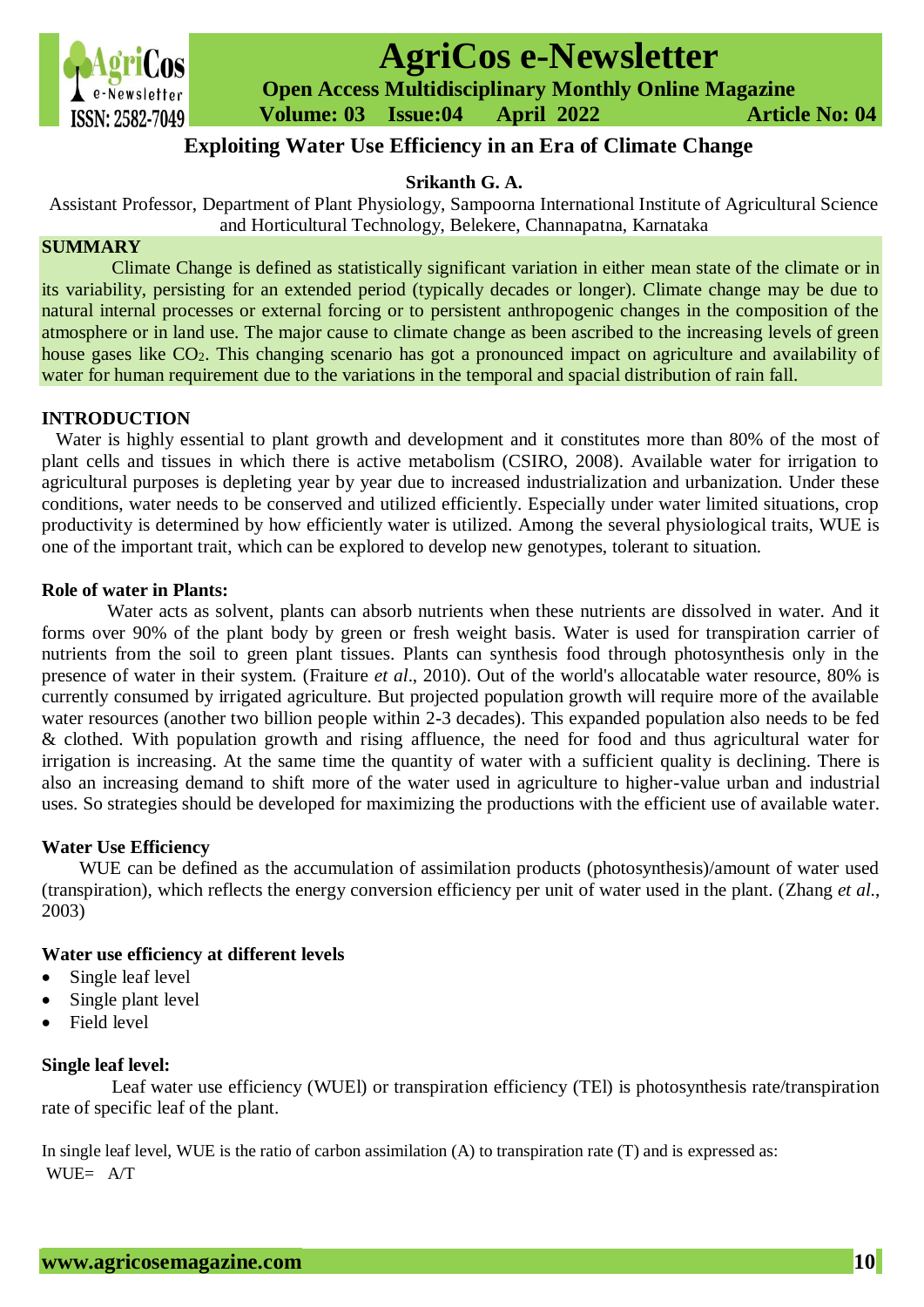$$
A = \frac{\Delta CO_2}{\Sigma r} = \frac{(Ca-Ci)}{\Sigma r_a + \Sigma r_s + \Sigma r_m} \quad \times 0.64
$$

$$
T = \frac{\Delta e}{\Sigma r} = \frac{(ei-ea)}{\Sigma r_a + \Sigma r_s + \Sigma r_m}
$$
X 1.64

Where,

A/T= Instantaneous water-use efficiency of leaf gas exchange

Ca and  $Ci = CO<sub>2</sub>$  concentration in ambient air and leaf intercellular spaces respectively

ea and ei= water vapor concentration in ambient air and leaf intercellular spaces respectively

 Water use efficiency for the whole plant (WUEp) is the weight of biomass or economic weight /amount of water used.

#### **Factors Affecting WUE**

- Plant factor
- Environmental factor

## **Plant factors:**

- Stomatal character
- Leaf Movement
- Root system

**Stomatal character:** Stomata are the "gatekeepers" responsible for all gaseous diffusion, and they adjust to both internal and external environmental stimuli governing  $CO<sub>2</sub>$  uptake and water loss. The pathway for  $CO<sub>2</sub>$ uptake from the bulk atmosphere to the site of fixation is determined by a series of diffusional resistances, which start with the layer of air immediately surrounding the leaf the boundary layer (ra). Stomatal pores provide a major resistance to flux from the atmosphere to the substomatal cavity within the leaf (stomatal resistance) (rs). Further resistance is encountered by  $CO<sub>2</sub>$  across the aqueous and lipid boundaries into the mesophyll cell and chloroplasts mesophyll resistance (rm). Although the cumulative area of stomatal pores only represents a small fraction of the leaf surface, typically less than  $3\%$ , 98% of all CO<sub>2</sub> taken up and water lost passes through these pores.

**Leaf movements:** Leaf is the substrate where both assimilation and transpiration takes place to the maximum. Transpiration normally shows a positive relationship with increasing irradiance. Hence leaf movement and surface reflectance pattern affect energy load on the leaf. Leaf pubescence helps in controlling the leaf temperature and water balance. (Molden, D., 2007)

**Root system:** The distribution of roots, its density can influence water use by crops. Thus the rate of root growth & their spread can affect WUE, particularly during early stages of crop growth. Root growth has direct relation with transpiration and it was established in several crops. Plants with deeper root growth are able to extract more soil moisture from deeper soil profiles and cause higher transpiration (Tron *et al.*, 2015).

## **Environmental factors:**

Vapour pressure deficit (VPD), Light, Temperature, CO<sub>2</sub> concentration, Moisture stress, Influence of Nutrients.

## **WUE and Climate Change**

Raising CO<sub>2</sub> influences WUE mainly through its impact on photosynthesis ans transpiration.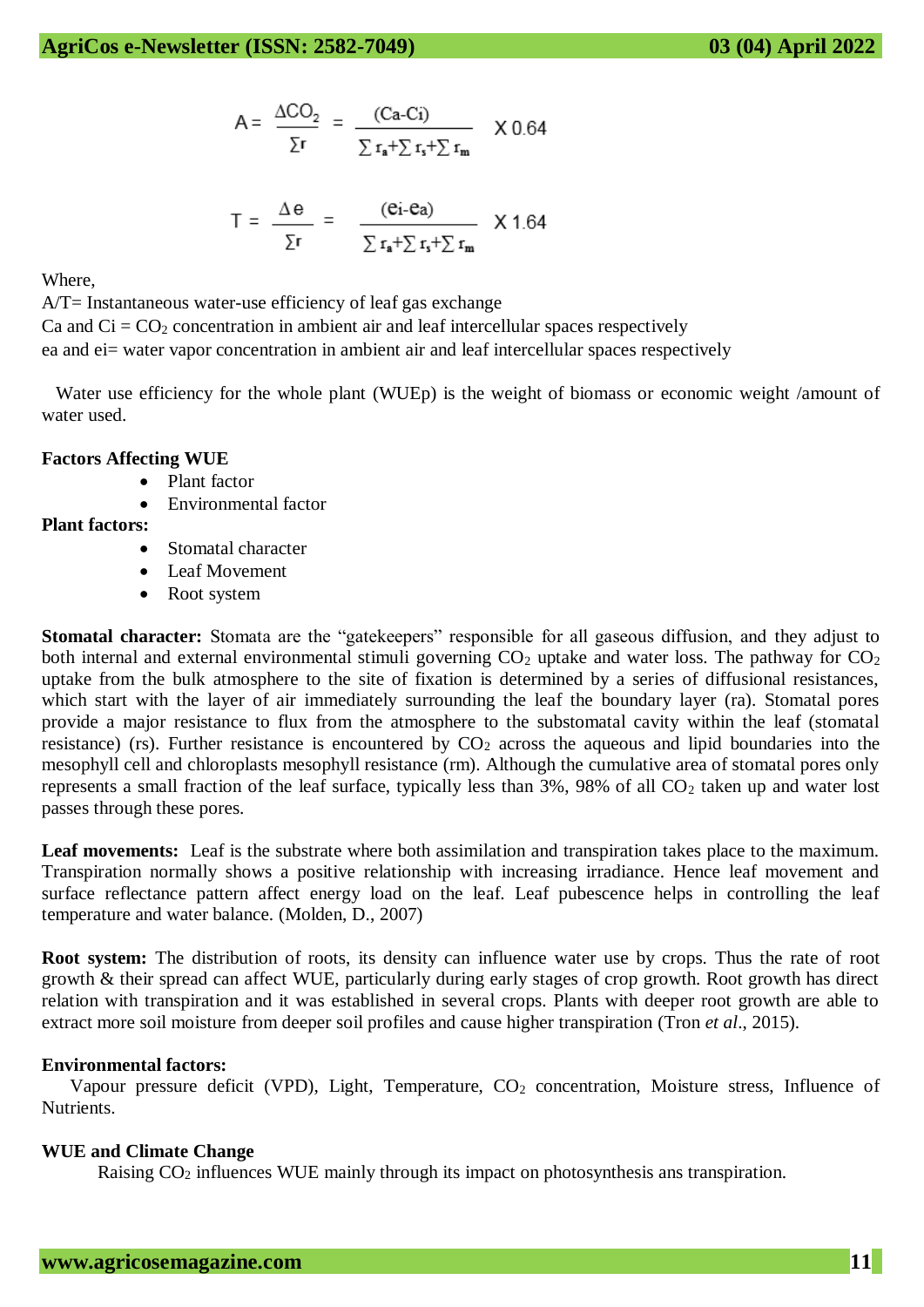## **Physiological effects of elevated CO<sup>2</sup>**

- Modification of stomatal development.
- Modifications in stomatal behavior.
- Effects on the leaf
- Effects on photosynthesis
- Changes in rooting pattern
- Decrease in crop duration.

## **Positive effects of CO<sup>2</sup> on crop production**

 Elevated carbon dioxide increases the productivity and water use efficiency of nearly all plants. Higher levels of atmospheric CO<sub>2</sub> improve, and sometimes fully compensate for, the negative influences of various environmental stresses on plant growth. (Alcamo. J., 2007)

## **Significance of achieving higher WUE**

 Most yield improvements have been achieved by increasing carbon assimilation and decreasing the transpirational components through management and breeding.

## **Strategies for enhancing WUE**

- Agronomical approaches
- Physiological approaches

## **Case Studies:**

## **Carbonic anhydrases, EPF<sup>2</sup> and a novel protease- CRSP mediate CO<sup>2</sup> control of stomatal development (Cawas** *et al.,* **2015)**

The continuing rise in atmospheric  $CO<sub>2</sub>$  levels is suppressing the development of stomatal pores in plant leaves on a global scale. This, combined with the increasing scarcity of water for agriculture, can significantly affect plant carbon assimilation and water-use efficiency. Julian Schroeder and colleagues investigate the genes and mechanisms through which  $CO<sub>2</sub>$  controls development of the stomatal pores that plants use to regulate gas exchange in leaves. At high  $CO<sub>2</sub>$  levels, extracellular signalling and carbonic anhydrase regulate a novel protease called CRSP and the pro-peptide EPF2; this in turn was found to represses stomatal development.

## **Elevated CO<sup>2</sup> increases tree-level intrinsic water use efficiency: insights from carbon and oxygen isotope analyses in tree rings across three forest FACE site.**

## **(Battipaglia** *et al***., 2013)**

WUE was analyzed at three Free Air CO<sub>2</sub> Enrichment (FACE, POP-EUROFACE, in Italy; Duke FACE in North Carolina and ORNL in Tennessee, USA) sites, stable isotope discrimination technique was used to assess the changes in water-use efficiency, Across all the sites, elevated  $CO<sub>2</sub>$  increased  $^{13}$ C-derived water-use efficiency on an average by 73% for Liquidambar styraciflua, 77% for Pinus taeda and 75% for Populus sp.

## **The** *ERECTA* **gene regulates plant transpiration efficiency in** *Arabidopsis*

## **(Masle** *et al***., 2005)**

 Carbon isotopic discrimination of plant matter was a reliable and sensitive marker related to variation in transpiration efficiency, the isolation of a gene that regulates transpiration efficiency. *ERECTA*, a putative leucine rich repeat receptor like kinase (LRRRLK) and its effects on inflorescence development is a major contributor to a locus for on *Arabidopsis* chromosome 2. And mechanisms include, but are not limited to, effects on stomatal density, epidermal cell expansion, mesophyll cell proliferation and cell-cell contact.

## **Improvement of water use efficiency in rice by expression of** *HARDY***, an** *Arabidopsis* **drought tolerance gene**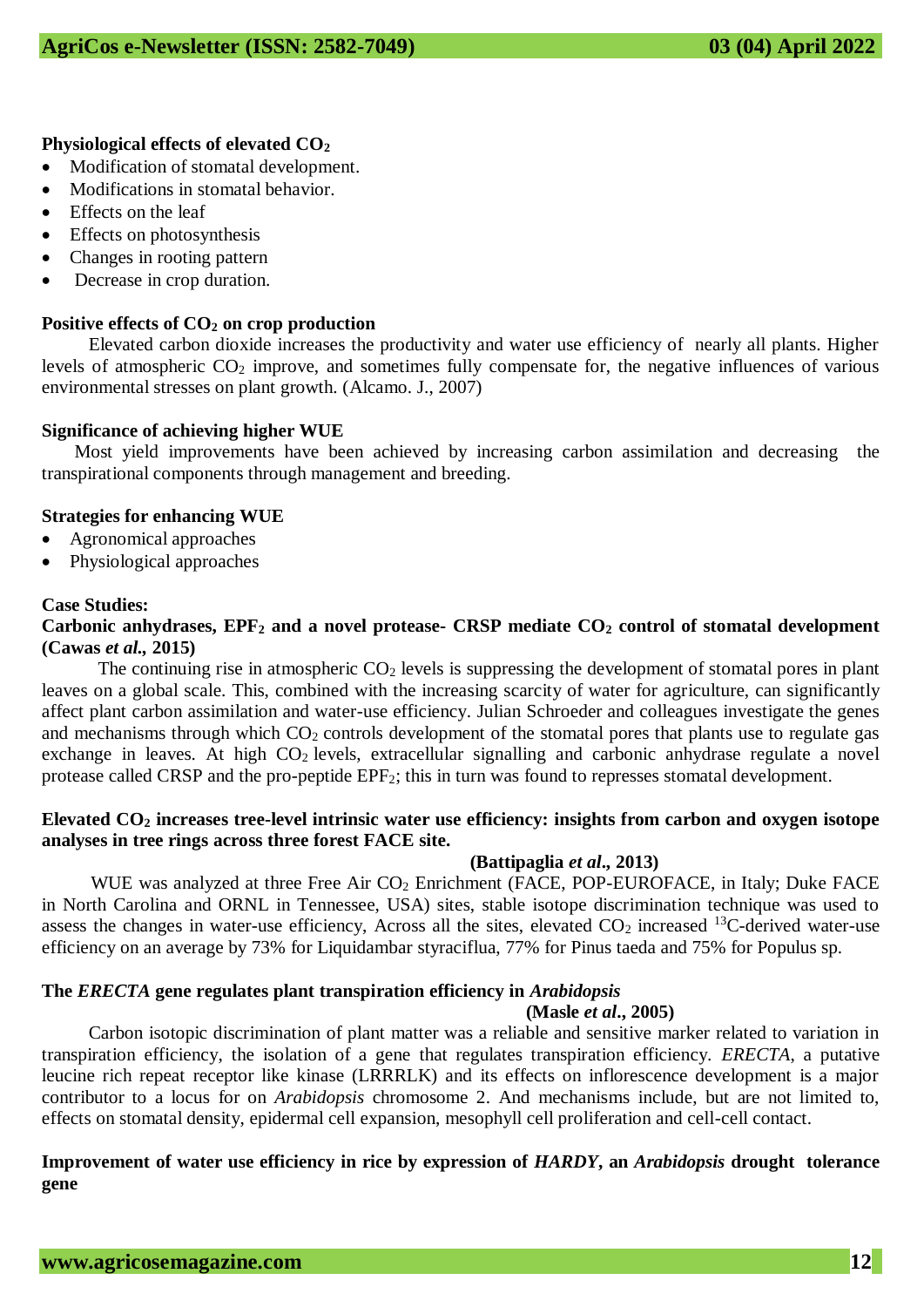#### **(Karaba,** *et al.,* **2007)**

 Expression of the Arabidopsis HARDY (HRD) gene in rice improves water use efficiency, the ratio of biomass produced to the water used, by enhancing photosynthetic assimilation and reducing transpiration. These drought-tolerant, low-water-consuming rice plants exhibit increased shoot biomass under well irrigated conditions and an adaptive increase in root biomass under drought stress. The application of a gene identified from the model plant Arabidopsis for the improvement of water use efficiency coincident with drought resistance in the crop plant rice.

#### **Genetic diversity and evolution of crop water use efficiency**

Over the last few decades, evidence has accumulated that there is substantial variability for WUE within species, suggesting that WUE is a factor that can be improved through selection. (Turral, *et al.,* 2010)

#### **Techniques to quantify WUE**

- Gas exchange
- Gravimetry
- Carbon isotopic discrimination (IRMS)

#### **WUE modifications under elevated CO<sup>2</sup> enrichment- FACE system**

 Free-air carbon dioxide enrichment (FACE) allows experiments with controlled atmospheric concentrations of carbon dioxide to be conducted in the field

#### **Strategies for Enhancing Water-use Efficiency in Agriculture**

- Improving water holding capacity
- Intensification of irrigated area development and water management schemes.
- Improving water resources
- Cultivation of less water intensive and more remunerative crops (Crop Diversification).

#### **Government initiatives**

- Micro Irrigation system
- MGNREGA schemes

#### **CONCLUSIONS**

Climate change is real and the most important factor contributing by increasing  $CO<sub>2</sub>$  concentration. This consequence will undoubtedly lead to limited availability of natural resources water. The only way out will be producing more dry matter with less water by improving water use efficiency. The current practices followed are agronomic practices which helps in increasing agricultural production. But to get sustainable outcome, we need to identify the real player mediating  $CO<sub>2</sub>$  controlled plant responses along with genetic and physiological factors. Exploitation of these factors with an integrated approach of different disciplines will help us to identify and develop crop plants which will enable us to face the future.

## **REFERENCES**

- Alcamo, J., Dronin, N., Endejan, M., Golubev, G., and Kirilenko, A. 2007. A new assessment of climate change impacts on food production shortfalls and water availability in Russia. *Global Environmental Change* 17: 429–444.
- Battipaglia, G., Jaeggi, M., Saurer, M., Siegwolf, R. W., and Cotrufo, M. F. 2008. Climatic sensitivity of  $\Delta$  O<sup>18</sup> in the wood and cellulose of tree rings: results from a mixed stand of Acer *pseudoplatanus* L. and *Fagus sylvatica* L. Palaeogeography Palaeoclimatology Palaeoecology 261: 193–202.
- Bondeau, A., Smith, P., Zaehle, S., Schaphoff, S., Lucht, W., Cramer, W., Gerten, D., Lotze-Campen, H., Müller, C., Reichstein, M., and Smith, B., 2007. Modelling the role of agriculture for the 20th century global terrestrial carbon balance. *Global Change Biol*. 13: 679–706.